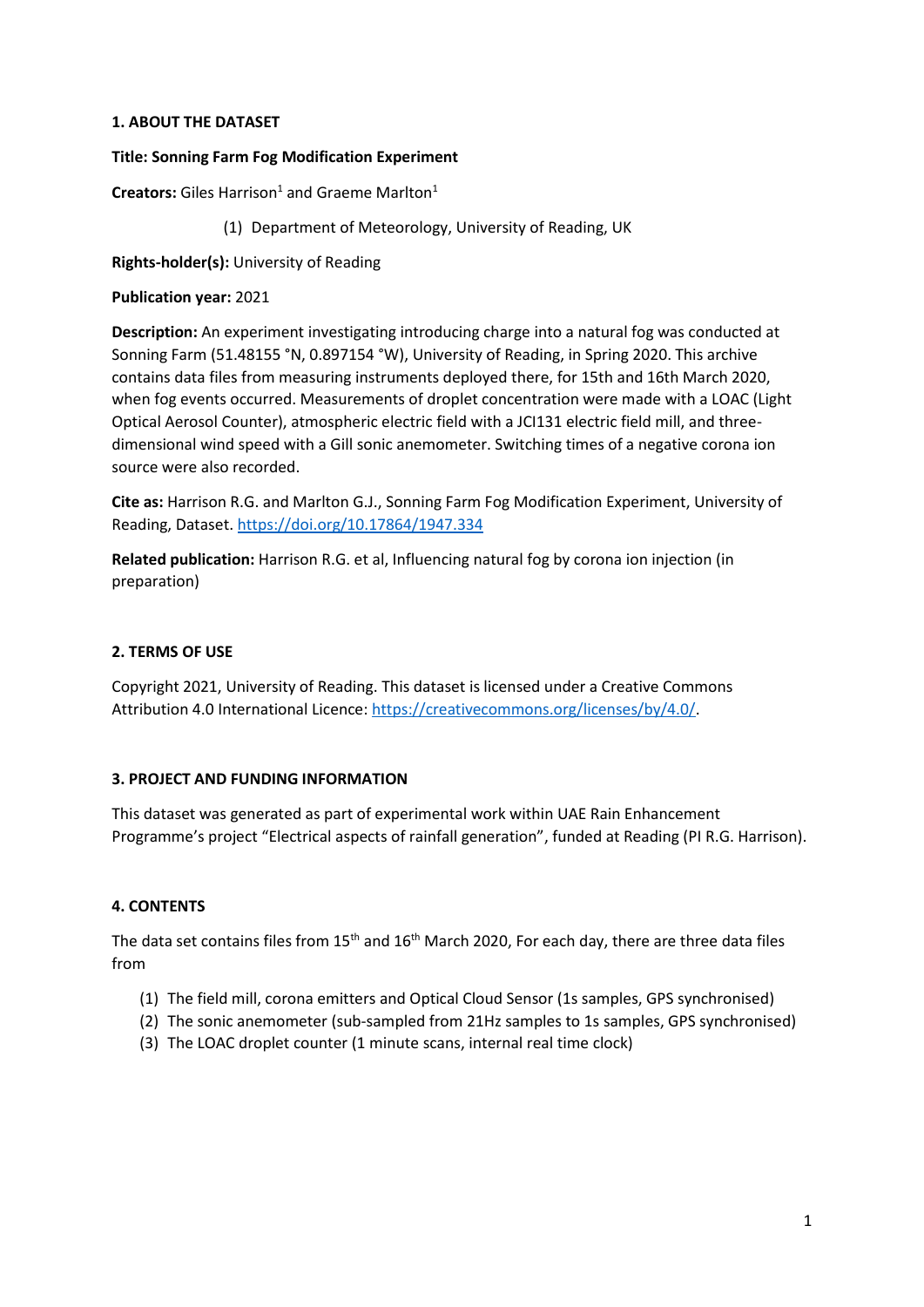The filenames containing data for the instruments on these two days are:

| <i>Instrument</i>   | 15 <sup>th</sup> March 2020 | $16th$ March 2020            |
|---------------------|-----------------------------|------------------------------|
| LOAC                | 2020-03-15 1.conc           | 2020-03-16 1.conc            |
| Sonic anemometer    | 2020 3 15 0 0 0sonic 1s.txt | 2020 3 16 0 0 0 sonic 1s.txt |
| Field mill, OCS and | 2020 3 15 0 0 0 mast.txt    | 2020 3 16 0 0 0 mast.txt     |
| corona emitters     |                             |                              |

# **Contents of data files**

## *Table 1 Field mill, OCS and corona emitters*

These are plain ascii text files, with each line of data values in columns running from left to right, comma separated.

| Column<br>number | Quantity                     | Description                       | unit                                                        |
|------------------|------------------------------|-----------------------------------|-------------------------------------------------------------|
| $\mathbf{1}$     | Year                         | Time variable (GPS)               | <b>UTC</b>                                                  |
| $\overline{2}$   | Month                        | Time variable (GPS)               | <b>UTC</b>                                                  |
| 3                | Day                          | Time variable (GPS)               | <b>UTC</b>                                                  |
| 4                | Hour                         | Time variable (GPS)               | <b>UTC</b>                                                  |
| 5                | Minute                       | Time variable (GPS)               | <b>UTC</b>                                                  |
| 6                | Second                       | Time variable (GPS)               | <b>UTC</b>                                                  |
| $\overline{7}$   | "LAT"                        | spacing column containing "LAT"   |                                                             |
| 8                | Latitude                     | <b>GPS</b> location information   | $\degree N$                                                 |
| 9                | "LON"                        | spacing column containing "LON"   |                                                             |
| 10               |                              | <b>GPS</b> location information   | $\degree$ E                                                 |
| 11               | Longitude<br>$\overline{''}$ |                                   |                                                             |
|                  |                              | spacing column containing "Z"     |                                                             |
| 12               | Mean<br>altitude             |                                   | m                                                           |
| 13               | "PG"                         | spacing column containing "PG"    |                                                             |
| 14               | Potential<br>Gradient        | Voltage reading from field mill   | ADC counts<br>(16bit, 5V fsd,<br>with 2.5V<br>offset added) |
| 15               | "CLOUD"                      | spacing column containing "CLOUD" |                                                             |
| 16               | OCS1                         | OCS CHO (infra-red LED)           | Digital<br>uncalibrated<br>value                            |
| 17               | OCS2                         | OCS CH1 (cyan LED)                | Digital<br>uncalibrated<br>value                            |
| 18               | OCS3                         | OCS CH2 (orange LED)              | Digital<br>uncalibrated<br>value                            |
| 19               | OCS4                         | OCS CH3 (infra-red LED)           | Digital<br>uncalibrated<br>value                            |
| 20               | OCS4                         | Photodiode light level            | Digital<br>uncalibrated<br>value                            |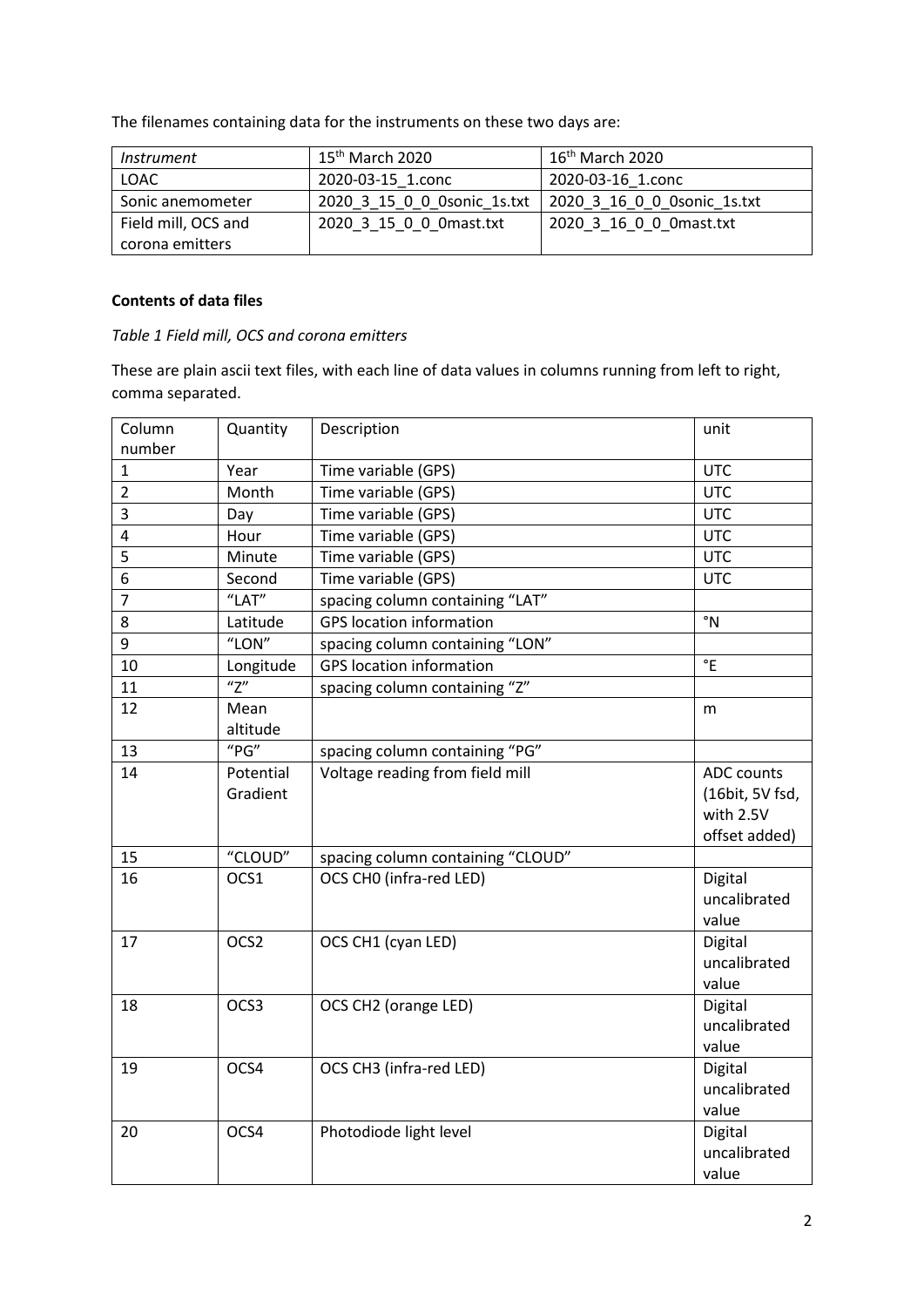|        | "CORONA"   spacing column containing "CORONA" |  |
|--------|-----------------------------------------------|--|
| CORONA | 1=Corona emitters on; 0=corona emitters off   |  |
| status |                                               |  |

- The field mill on the Sonning measurement mast was calibrated in a subsidiary experiment at the Reading University Atmospheric Observatory, against the standard electric field mill operated there. (The Observatory's field mill's reduction factor had previously been found in a calibration experiment using a horizontal passive wire antenna). From this calibration, it was determined that the absolute PG on the Sonning mast could be found from: PG (in Vm<sup>-1</sup>) = (ADCcounts\*0.018)-460.849
- The optical cloud sensor (OCS) has a digital output, for all channels. The measurements using the LEDs are active, with the amount of scattered light returned from droplets measured. The photodiode channel provides a passive measurement of background light. 16 bit digital values are reported. Each minute, one of the four driving LEDs (one used per channel) is effectively shut down for 10s by removing the modulation in its drive waveform, on a cycle which repeats every 4minutes. This process is to allow the internal offsets to be removed. The output data values are only permitted to be even numbers during the measurement phase, and odd numbers during the shut-down, to allow the different operating phases to be distinguished. Further data processing is needed to separate the odd and even values to extract the measurement from the reference values. After doing this, the shut-down values should be interpolated with a smoothing spline, and subtracted from the measured values to give modified values adjusted for the internal offsets.

## *Table 2 Sonic anemometer*

These are plain ascii text files, with each line of data values in columns from left to right, comma separated.

| Column | Quantity | Description                     | unit        |
|--------|----------|---------------------------------|-------------|
| number |          |                                 |             |
|        | Hour     | Time variable (GPS)             | <b>UTC</b>  |
|        | minute   | Time variable (GPS)             | UTC         |
|        | second   | Time variable (GPS)             | <b>UTC</b>  |
|        |          | Horizontal wind speed component | $cm s-1$    |
|        |          | Horizontal wind speed component | $cm s-1$    |
| 6      | w        | Vertical wind speed component   | cm $s^{-1}$ |

### *Table 3 LOAC*

These are plain ascii text files, with each line of data values in columns from left to right, tab separated. The first 19 lines are header line containing further information, including the size bins used.

| Column | Quantity | Description   | unit      |
|--------|----------|---------------|-----------|
| number |          |               |           |
|        | Year     | Time variable | LOAC time |
|        | Month    | Time variable | LOAC time |
|        | Dav      | Time variable | LOAC time |
| 4      | Hour     | Time variable | LOAC time |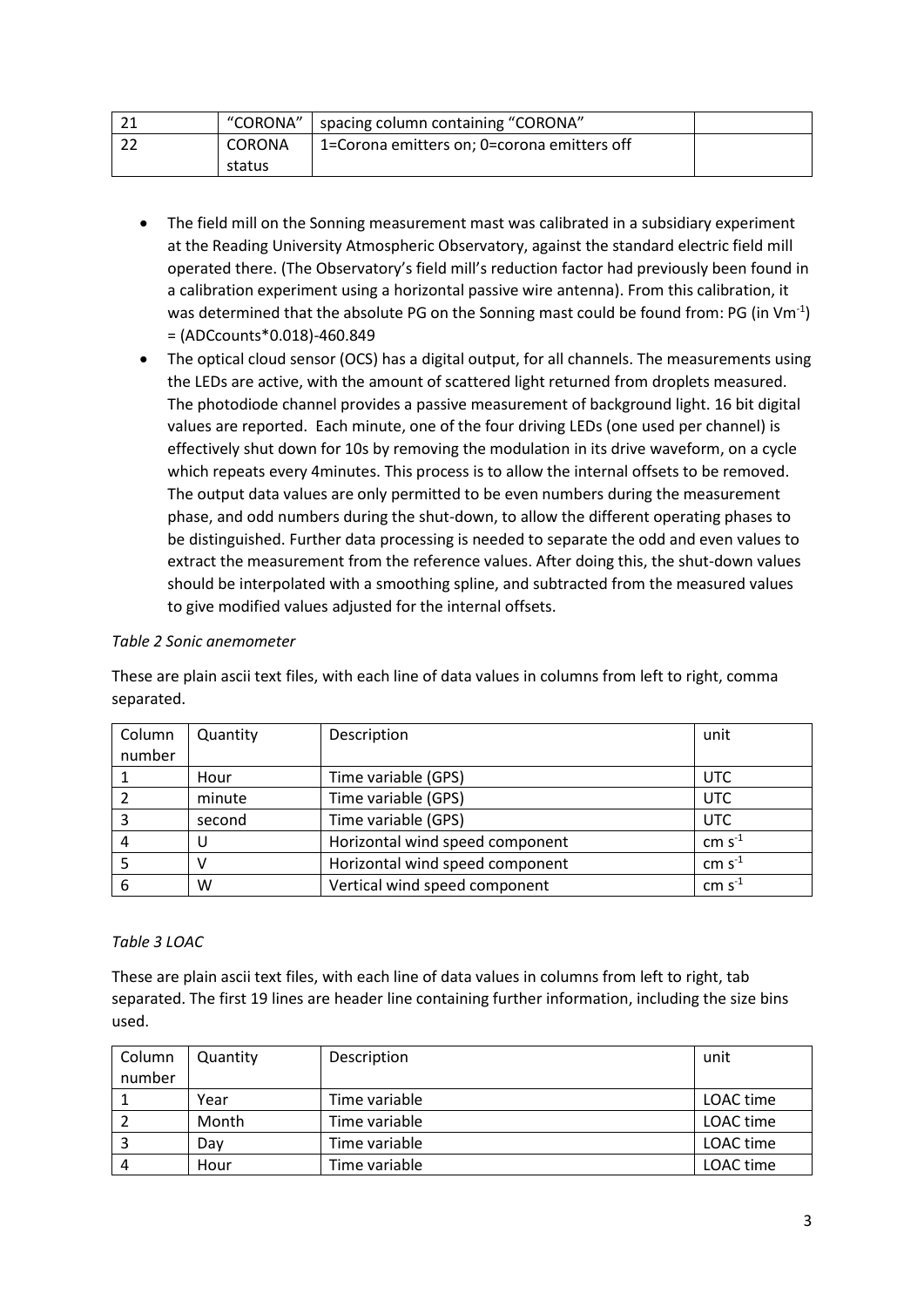| 5        | Minute        | Time variable                               | LOAC time |
|----------|---------------|---------------------------------------------|-----------|
| 6        | Second        | Time variable                               | LOAC time |
| 7        | Latitude      | <b>GPS</b> location information             | °N        |
| 8        | Longitude     | <b>GPS</b> location information             | °E        |
| 9        | Temperature   | No sensor connected - reads zero            | °C        |
| 10       | Pressure      | No sensor connected - reads zero            | hPa       |
| 11       | Humidity      | No sensor connected - reads zero            | %         |
| 12       | Mean altitude |                                             | m         |
| 13 to 31 | Concentration | Concentrations for the 19 size classes      | $cm^{-3}$ |
| 32       | Error flag    | flag=1 => data ok; flag=0 => possibility of |           |
|          |               | inaccurate data                             |           |
| 33 to 51 | Uncertainties | Uncertainties in the 19 size classes        | $cm-3$    |

• The LOAC clock is not GPS synchronised and was found to be significantly different to GPS time when the data was downloaded on  $16<sup>th</sup>$  March 2020. By comparing similar variations during fog observed by the LOAC with those from the GPS-synchronised OCS between 02 and 04UTC on  $16^{th}$  March, the LOAC clock was concluded to be (40 $\pm$ 2) minutes ahead of GPS time.

## **5. METHODS**

The experiment was designed to monitor droplet properties during fog, into which corona ions were emitted on a 10minute on-off cycle. Two masts were used to carry the equipment, with control and logging systems specially designed and constructed (fig 1). The measurements mast carried a droplet detector, a sonic anemometer and an electric field mill, and the emitter mast an array of corona emitters. (The emitter mast also carried a further Optical Cloud Sensor, OCS, which works on the principles described in  $[1]$  but extended to have four channels as in  $[2]$ ).

Measurements mast: The Light Optical Aerosol Counter (LOAC)<sup>[3</sup>] is self-contained, using a Raspberry Pi (RPi) computer, and a USB memory stick for data storage. Each scan across the 19 droplet size bins from 0.2 um to 50 um diameter takes 1 minute. It contains its own real-time clock, which is not GPS synchronised. The JCI 131 field mill was mounted at 3m and measured the local atmospheric electric field, sampled at 1 second. The wind speed was measured using a Gill R3 sonic anemometer, at 3m.

*Emitter mast:* Four small negative corona emitters were mounted at the top of a second mast displaced from the first mast. These were mass-produced items (Amazon type B01G1DA19O). A four channel optical cloud sensor (OCS) using LEDs and a photodiode was also mounted on this mast.

*Control system:* The emitters and instruments (other than the LOAC) were controlled using an Arduino microcontroller and RPi computer. The Arduino digitised the analogue field mill voltages at 1 s, storing them on a SD card. Serial data from the sonic anemometer was sent to the RPi and stored on a USB drive, with 21 Hz sampling. A GPS receiver synchronised the Arduino and the RPi The Arduino regularly switching the emitters on and off on a 10 minute cycle, with the switching times logged to the SD card.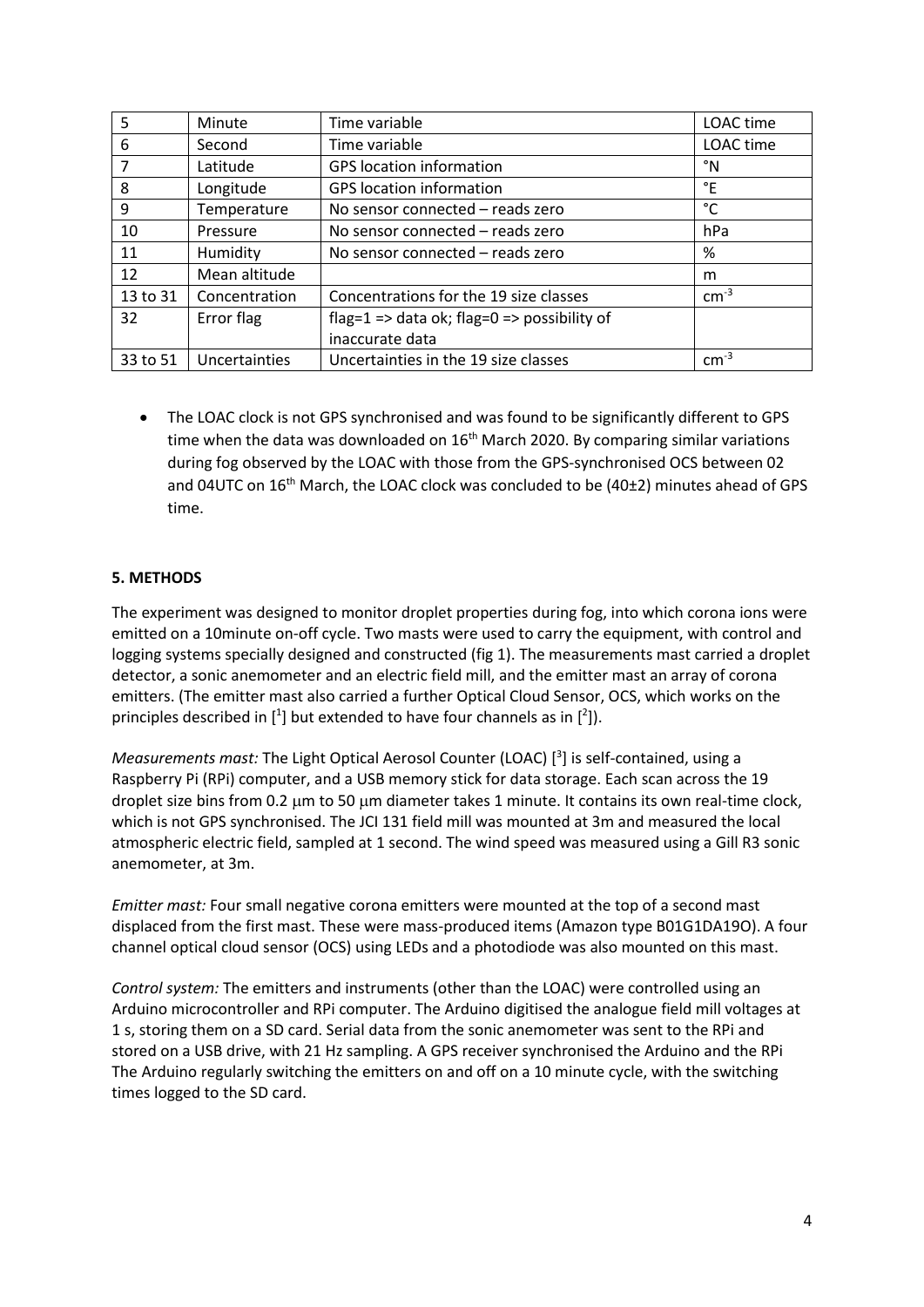

Fig 1. Practical (a) and functional (b) arrangement of apparatus at Sonning Farm, in light fog. The lefthand "measurements" mast carries a sonic anemometer, electric field mill, and the Light Optical Aerosol Counter (LOAC). The right-hand "emitter" mast carries a horizontal array of corona emitters. (A four channel Optical Cloud Sensor, OCS was also mounted at the top of the emitter mast, directed across the ion emission region.)